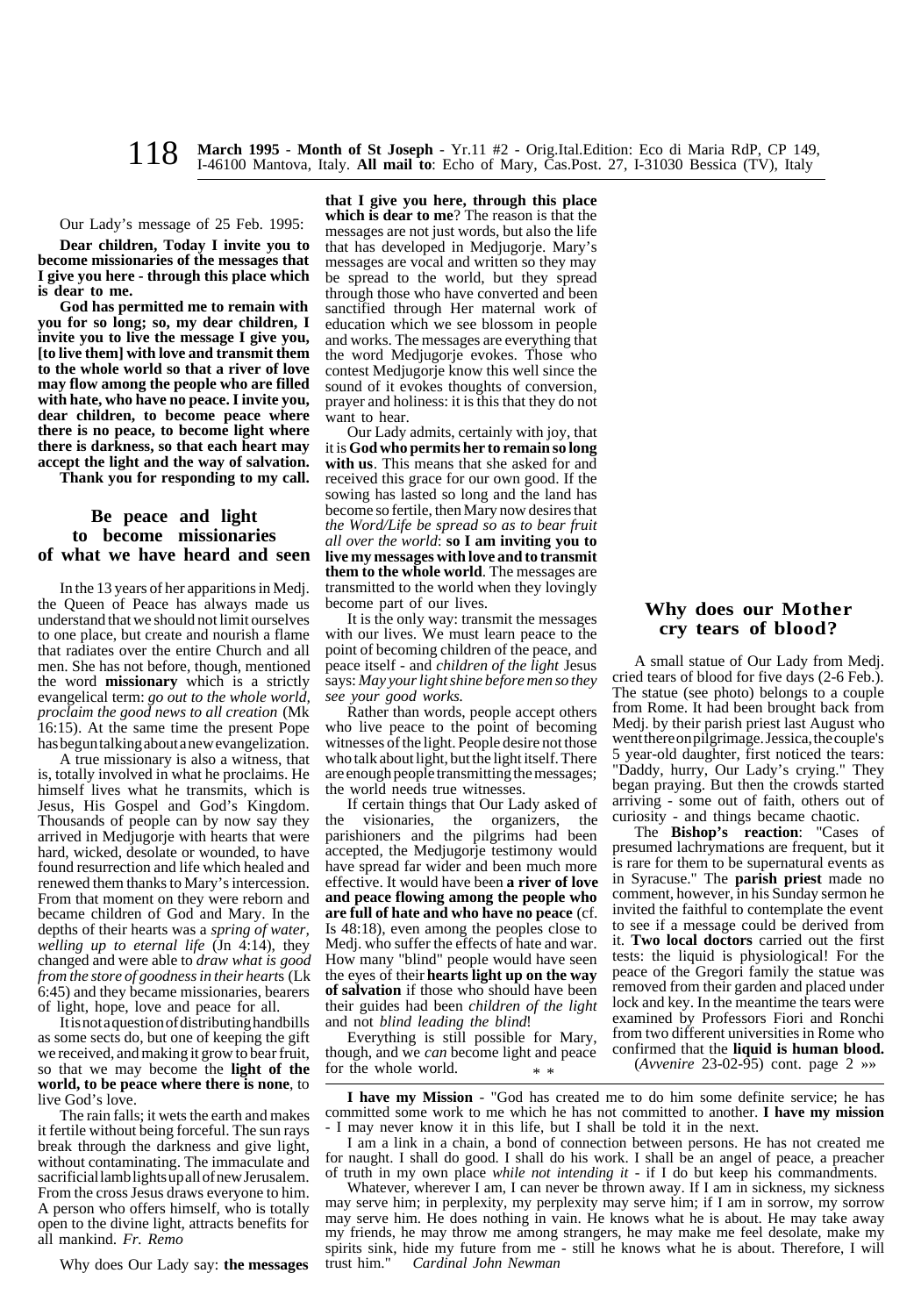## **Women, Consecrated people, Unity of Church are Pope's concerns**

# *Woman, rediscover your mission Take as models the great women who have preceded you*

*With* Woman, Instrument of Peace*, the Pope inaugurated the year of the woman. In the Angelus reflections he has been presenting prominent female figures who distinguished themselves in promoting peace. His desire is that every woman may discover the power placed by God in her heart and develop it for the sake of mankind. So far he has presented the figures of St Bridget of Sweden, St Catherine of Siena, St Frances Xavier Cabrini and Blessed Edith Stein.*

### **Catherine managed to do the impossible**

1*2 February 1995*: "The secret of Catherine's exceptional personality was the inner fire that devoured her: *a passion for Christ and for the Church.* Her passionate words spread in all directions. They were motherly words, characterized by intrepid firmness, and persuasively sweet. Around her something happened which seemed humanly impossible. The hardness of hearts

#### »» from page 1

Msgr. Grillo was interviewed again by the national TV: "I was very sceptical at first, but the way things have evolved have made me think again. That Our Lady should cry tears of blood just outside Rome is a sad message. It certainly can't be for nothing."

*Tears for the Church then, like Jesus' tears for Jerusalem because it had* not recognized its opportunity when God offered it (Lk 19:41-44)*? Or could it be for new sanhedrins plotting against Christ or His Vicar? Could it be, instead, for the consecrated souls on the day dedicated to them (2 Feb.) because they have failed to be the salt of the earth and the light of the world? Or is it for the persistent and ruinous refusal of His loving invitations?*

M. Riccio commented: "Each apparition - or similar event - never brings anything new, but serves as a warning light, like that of a machine to say something is not working correctly. Warning lights from heaven are being sent to us; and happy are those who know how to read them! The "little" people to whom the Father reveals Himself hope that Our Lady's weeping - so near to the Dome of St Peter - will not disappear into the clouds and into the domes of the "goddess of reason."

Caution and investigations are necessary. But let's look at the context of these tears; they lead directly to the **eyes and the heart of the Mother**! With the proliferation of cases of lachrymation (17 so far are considered sure) one should look for the reason behind them; and the reason is right before our eyes: humanity is in grave danger, Satan wants its end. While his evil project continues, the tears of the Virgin will continue, and they will multiply. Precisely because Our Lady will not renounce being Mother, she will do all she can to touch and save her children who risk falling into perdition.

May we, Her children, accept these tears; they are the beating of her Heart, so graceful and scented. And may we accept them today, not tomorrow, for tomorrow is too late."

*Fr.A.*

melted away and everyone began once more to experience the joy of families or of entire communities where peace had been restored.

The cry with which Catherine turned to Pope Gregory XI to encourage him to be a herald of peace among Christians is well known: *'Peace, peace, peace... and no more war!'* She wrote similar words to sovereigns and princes and did not hesitate to undertake difficult journeys to instil in opponents sentiments of reconciliation.

Of course, we must recognize that she was also a daughter of her time, when, justly eager to defend the holy places, she adopted the then prevailing mentality that this task could be accomplished even by recourse to fighting.

**Dialogue, not excommunication or violence** - "Today we ought to be grateful to the Spirit of God, who has enabled us to understand that the appropriate way to deal with problems ... is that of patient, firm and respectful dialogue. Nevertheless, Catherine's zeal remains an example of brave, strong love and an encouragement to devote our efforts to all possible strategies of constructive dialogue in order to build an increasingly stable and far-reaching peace.

The Pope is not afraid to recognize the wrong caused by positions taken by the Church in the past, such as the hearings of the Inquisition and the crusades in an effort to reconquer the Holy Land. In his Letter on the Third Millennium he said: "The sons and daughters of the Church were in good faith when at times they thought that authentic witness to the truth involved the suffocation of others' opinions," as he invited all Christians to "repent for the errors, unfaithfulness, inconsistency and delays of the past."

**Consecrated life in Church is sign and witness** of Christ's kingdom for all believers. At the General Audience of 8 Feb. the Holy Father continued his catechesis on this series. "The radical commitment of religious to follow Christ encourages all Christians to have a keener awareness of their own calling and to appreciate better its beauty... It is a sign which strengthens all in their service to the kingdom. The religious state manifests in a special way the transcendence of the kingdom of God and its requirements over all earthly things and the highest kind of bonds within it, bringing home to all men the immeasurable greatness of Christ's power.

Consecrated life is a sign and a witness of the world's true destiny, which goes well beyond all immediate and visible perspectives however legitimate or proper for believers called to a secular commitment.

The religious state of life bestows greater freedom from the cares of earthly existence on those who follow it and reveals more clearly to all believers the heavenly goods which are already present in this age... preluding our future resurrection and the glory of the heavenly kingdom.

The evangelical counsels have an eschatological meaning: consecrated celibacy proclaims the life to come and union with Christ the Bridegroom; poverty brings treasure in heaven; the commitment to obedience opens the way to possessing the perfect freedom of God's children.

Thus, consecrated persons are symbols

and witnesses that anticipate heavenly life here on earth. They are called to witness to and spread the 'message heard from the beginning to love one another,' thus becoming pioneers of the desired civilization of love."

The Holy Father has also shown his concern for **Christian unity**. In the General Audience of 25 February he gave a reflection on this topic: 'If the vine branches are all nourished by the same sap, they are also linked to one another by reciprocal communion.' From this communion comes the need of a love without limits, that goes as far as *giving one's life for one's friends*.

On this occasion the Holy Father joyfully announced: 'The signing of a Christological Declaration with the Catholicos-Patriarch of the Assyrian Church of the East... which has resolved a controversy with that Church which had lasted for over 1,500 years... A confirmation of the fact that through dialogue it is possible to clarify misunderstandings and prejudices.'

## *The voice of the persecuted Church in China Pope appeals for reconciliation*

*"We must dry the tears and clean the wounds. With a new spirit we must bear witness and offer the fire of God's love. Let us run joyfully to the battle field of evangelization... Where there are Catholic churches or missions we must adore the Lord in the conditions as we find them. Where there are no structures, we must take as model the Holy Family and organize meetings in the families. If not even this is possible, our hearts will become temples of God...*"

With these words a group of **clandestine bishops** wished to be heard by the Catholics in China ... and by those present in Manila, where some bishops from the official Church in China concelebrated with the Pope. Besides exhorting the Catholics to remain faithful to the Pope and the Church even though they suffer and are persecuted, the clandestine bishops make a question of the division in the Chinese Catholic community. They say that those who belong to the official Church (the one recognized by the government) do not belong to the Catholic Church. It is understable that they should talk like this when they are jailed and persecuted while the others are protected by the government.

The Pope's concern is that these divided members be united. In his message of 14 January **to all the Chinese Catholics** he declares: "I am well aware of the difficulties amid which you are called to bear witness to your faith in Christ... Like a pilgrim in a foreign land, the Church presses forward amid the persecutions of the world and the consolations of God, proclaiming the Cross and Death of the Lord until he comes... By the power of the risen Lord she is given strength to overcome patiently and lovingly the afflictions and hardships which assail her from within and without... Keep your gaze fixed on Christ, the light of the nations. Do not be afraid: he has overcome the world, he is with you always.

Your witness will be all the more eloquent if it is expressed in words and deeds of love. Jesus said: *By this all men will know that you are my disciples, if you have love for one another.* Love among yourselves, first of all,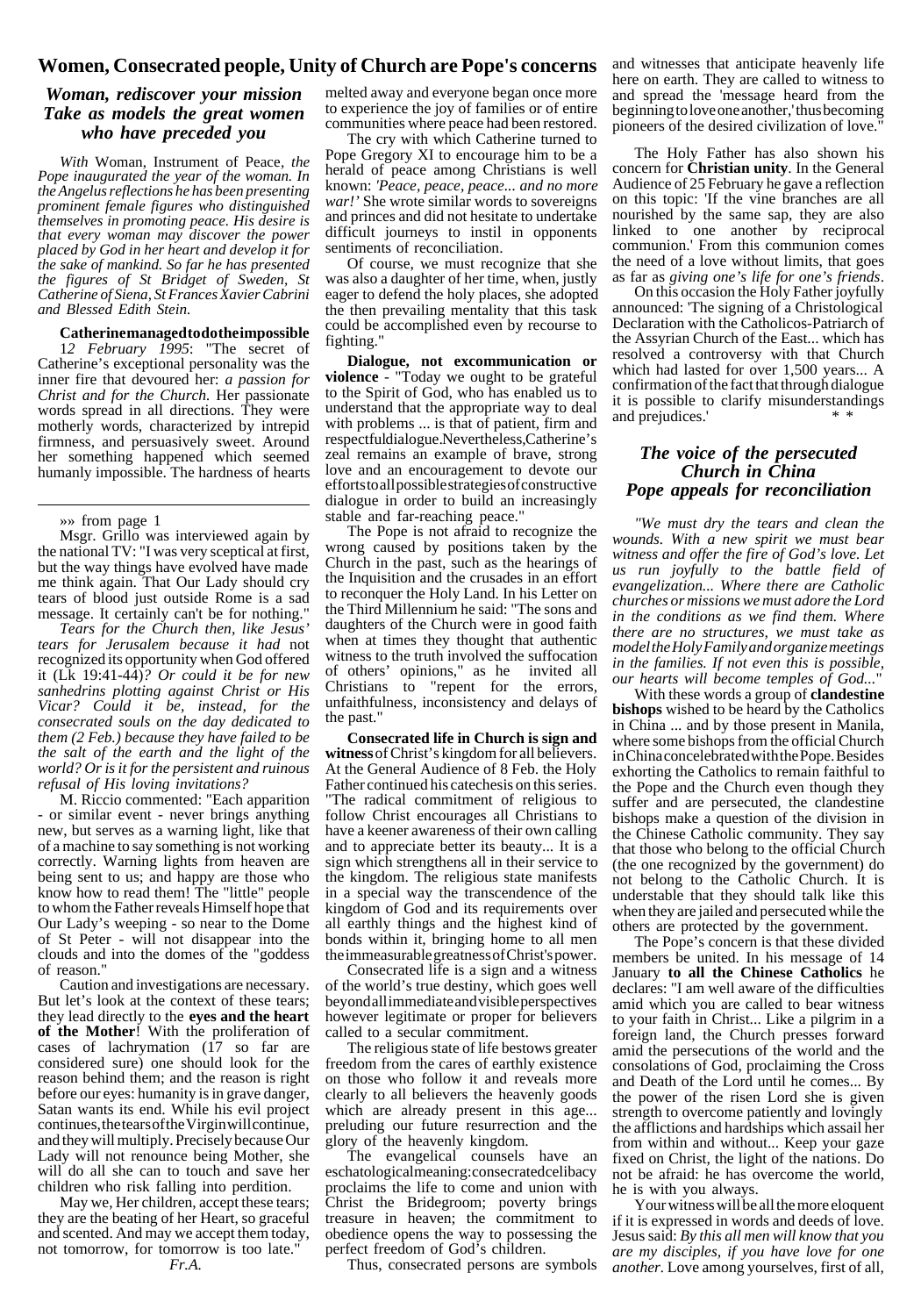but love also for all your Chinese brothers and sisters: a love which consists of understanding, respect, forbearance, **forgiveness and reconciliation within the Christian community**...

Genuine love, however, cannot be separated from truth... Unity is not the result of human policies or hidden and mysterious intentions, but from conversion of the heart and sincere acceptance of the unchanging principles laid down by Christ for his Church, particularly the **communion of all the parts of the Church with her visible foundation: Peter**... and with his Successor.

How many testimonies of faith and messages of fidelity I have received from communities throughout China! ... I earnestly invite you all to seek paths which draw their light and inspiration from the Truth himself: Jesus Christ."

Communion with the Church of Rome has been confirmed also by many bishops and priests of the official Church. These have professed their fidelity to the Pope, and many of them have already been legitimized by the Holy See. (*Avvenire*, 15/01 - 8/02)

**Sights of a village in China** - A number of helpers belonging to the "Help to the Churchin Need" association recently travelled from Beijing to Shanghai on a visit to various Catholic groups. They tell: "...The village we are in has no running water and no electricity. The single-roomed houses are made of mud or brick. A farmer earns about 5 yuan per day (less than \$1). Before dawn there were already more than 500 faithful of all ages in the church - in their worn-out clothes; and how they stayed on their knees in prayer, mindless of time! Hundreds of faithful go to Mass every day, whatever the hour, to nourish their faith.

The situation of the Catholics in China varies from place to place. The division is deeper in the cities. It is not so obvious elsewhere. There are cases of bishops and priests from the official Church who lovingly offer help to the priests in the "unofficial" Church living in extreme poverty. The number of Catholics in China is estimated at 12 million (some say 5-6) and their number grows by 50-60,000 per year. The majority of the 123 bishops and the priests have spent at least ten years in prison. There are 1,400 priests; 550 of these were ordained after 1980, 70 were ordained last year. The Rector of a "non-official" seminary told us: 'Before we accept a candidate to priesthood we ask him if he is prepared to go to jail. In the seminary - officially it's a hospital there are more than 1,000 young men preparing themselves for priesthood. Other seminarists live (as clandestines) in nearby warehouses or factories.'

(From *Eco dell'Amore*, Dec. 1994)

**"A large basilica in China** has been dedicated to Mary Queen of Peace. It is in Tonglu close to Baoding on the site of a shrine that had been destroyed during the war with the Japanese. It was built thanks to 6,000 Chinese Catholics who worked without pay. It was inaugurated in 1992 but not completed till 1994. As a sign of communion it also received the Pope's blessing. May this be a sign of hope towards reconciliation for the martyred Church of China."

(Fr. Inforcina, S.J.)

### LETTER FOR LENT 1995

# **Renew your Baptism with your Offering** How Children teach to offer selves till death

Peace to you sister, peace to you brother! It is during Lent that catechumens prepare themselves for baptism. They die to themselves to rise again in Christ. The drama of death and resurrection is relived in them. You know this. You have consciously decided to take this way - not only so you will rise again but so the face of the earth may be renewed and every man is saved. Let us walk along this way together!

This time, for our reflection, we will follow the **example of John Paul II** in his recent **Letter to Children**. The Pope has placed his hope in them and he invites the adults to become like them so they may better understand and live the Gospel. Yes, the child in you in still there, that child of God born at the time of your baptism, with all the grace he received for eternal life. There you will also find your call to offer yourself. To help you discover that child, I shall present to you some children who offered themselves to God. The citations are from Daniel Ange's book on such children.

**Pray unceasingly in your offer to God!** - Pray with inner certainty till you defeat the evil and dissipate the darkness in and around you. **Hermann** is our example. His father was without work. When Hermann was seven he offered his life to God. He served at Mass every morning at 5.30 and prayed: "Lord, I offer myself completely to you. Bless my father and mother and help them find work..." He began with novenas. Once his father protested: "Oh Hermann, what good is all this prayer? The more we pray, the less the Lord listens to us." Hermann was not perturbed, but replied quietly and surely: "Prayer acquires worth in perseverance." He persevered till he had prayed 25 novenas. His father found a job. Like St Monica who persevered in her prayer so her son Augustine would convert, Hermann persevered in his offering to his last breath. He died at the age of 11. What a great task lies ahead of you!

**Offer yourselves through Mary!** - Also little **Anne** offered herself to God and her earthly offering ended at the age of 11. She did not take a degree in theology, nor did anyone explain to her about the mystic and contemplative life, yet she fully understood Mary's role in this. Anne said: "I wish to donate all my sacrifices to Mary because in heaven she donates them to Jesus. Before doing anything one must invoke the Virgin and pray to her. When Jesus comes into our hearts we must ask her to keep him." Her desire was: "to cry with Jesus at the foot of the cross... because He is not loved enough!" When she heard of sinners her love became active: "My God, forgive them. They don't know what they're doing. Make them become good!" You have many occasions where your offering can become *live, holy and pleasing to God!* (cf. Rom 12:1-2)

**Surrender yourselves to God!** - Amidst the greatest difficulties He will show himself and make known His plans to you. Do not be worried. The answers are not found in human reasoning and counselling, but in the

depth [of your heart] where only God creates impulses and gives the answers. If you remain receptive and obedient to His voice you will be free of all types of slavery that are choking your life. This time, **Christine** will explain how. Christine's earthly offering ended at the age of twelve. Her whole body was badly burnt. In hospital the doctor didn't know how to tell her that he'd have to amputate both her legs in an effort to save her. It was Christine who told the doctor: "You know I slept a little and dreamt that I was running with child Jesus. He asked me: 'Will you give me one of your legs?' I told him: 'Not one but both.' They have to operate on me again, don't they?"

The doctor looked at her with admiration as she said: "Don't worry, our Lord suffered much more than this." When asked if she preferred to remain with her family or go to heaven, she replied: "I am with Him here and I shall be with Him in heaven; for me it's the same. All I want is to do His will."

How free was her soul in accepting God and his will. How easy it is to be free when you are totally surrendered to God!

**Be light that drives away obscurity of unhappiness!** - The earth is full of the darkness of unhappiness. It shows on people's faces, in their speech and their efforts to escape from life which end up in acts of violence. Some try to explain the reason for suffering and evil, to give it a sense, but they cannot! **Esther** united her suffering to the Divine Love. Both the cause and the purpose of her suffering was evident. Once she said: "Mummy, when I suffer I become a little girl again and call out to you and Daddy. I don't call Jesus because he would take away the pain. He gave it to me so that's the way it should be. At times the pain is too much to bear so I call on Him, but then I ask Him to forgive me and tell Him not to pay me any heed. I am happy to suffer because in doing so I take away some of the thorns in His crown."

She told her father: "The first time I had an X-ray you knew it would come to this, didn't you? That's why you cried. But now you should be happy for there is much more serenity in our family; we are closer together. We have to thank God because this is a special grace. He chose our family for this suffering - it is a sign that He loves us... Esther died at 15. In your life, are trials and problems a tragedy, or have you discovered God's Love?

The answer to the questions concerning suffering and evil is this: **in suffering and sorrow manifest God's live love and unite it to the Eternal Love**. Make it so God's Love in you is alive and omnipotent... *light to illumine the people and the glory of his people, Israel.*

**Free all the prisoners!** - You suffer for the injustice and the offences received by you and those around you, and you can't forgive. You don't know how to free yourself of the negative feelings... Free all the people you have imprisoned with your negative feelings *by reacting*. Free them in yourself and send them with love to the Eternal Love. Be generous when you offer yourself so that the prisoners of evil may be freed for the sake of good. That way you will free the world from the power of hell; you will heal and save souls. **Roland** will explain this to you. He was 17 on the 27th October 1978 when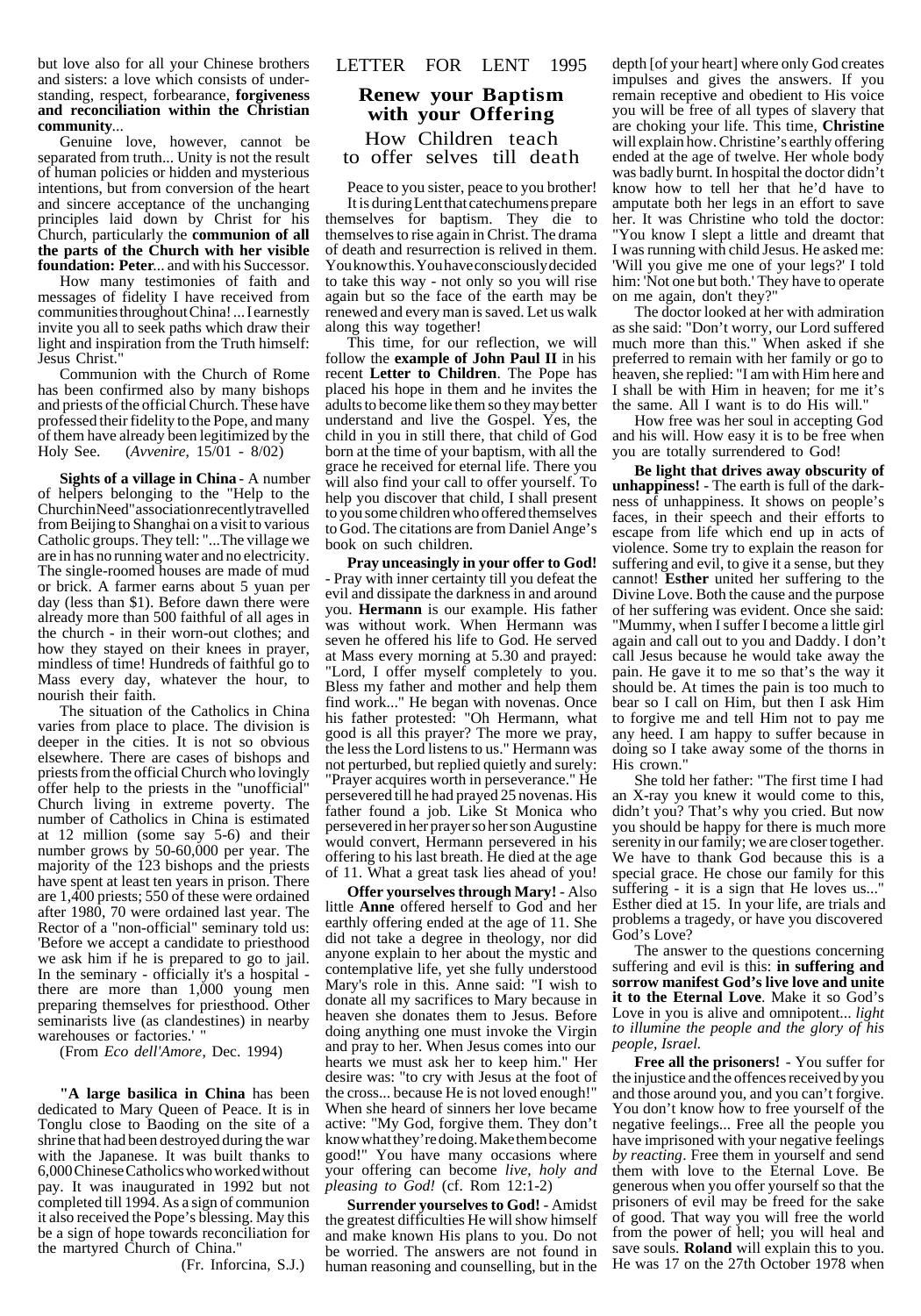his step-father killed him, his mother and a younger brother. Once, before this happened, Roland asked his spiritual director to tell him about Jesus' descent down to the dead. Roland later explained why this episode interested him: "I too, would like to descend down to the dead with Jesus to free the prisoners and open the door of heaven and let them all in. Walking on the moon or making atomic bombs is nothing compared to the greatness of Jesus who goes to such lengths to search for a brother." His friends laughed at this, but Roland replied: "I laughed at first too, but now I understand." Try to make this liberating force yours!

**Bear fruit!** - Hermann (we spoke about him already) concluded his offering in triumph over death. On his death-bed he repeated Jesus' words over and over again: *I will not leave you orphans; I will come back to you... and you shall be full of joy.* Life can triumph like this in you too, and carry away sicknesses, suffering and even death. In a person totally surrendered to God the fruit of the Spirit is manifested and that person testifies that life triumphs over death. As Jesus said: *It is to the glory of my Father that you should bear much fruit and then you will be my disciples.* Bear much fruit!

**Live in continuous conversation!** - **Jacqueline** entrusted her secrets to a priest. She offered herself to Jesus when she was ten. From her writings: "I have given myself to my Beloved in good and in ill. I have come to realize that despite the battles and the sacrifices, I shall be His at 20 as I am now at 10..." On another occasion she explained to the priest how she is enclosed within the "cage" of Jesus' heart and how leaving it would be like dying. She prayed to her Beloved to keep her in his Heart...

Though you are an adult you must return to the "cage" of Jesus' Heart. Learn from Him how we can be in the Father's Heart at every trial, even when on the cross. We live when we take refuge in Him. Outside is death, suffering, worldly decadence! Take refuge in Jesus' heart and generate life to the world!

**Renew your Baptism!** - The foundation of your call to this offering is found in your baptism. One who offers himself tends to fully realize his baptism. **Clare** offered herself to God in her sickness and concluded her earthly offering at 21. When she was five she prepared herself for her first confession, carefully searching her conscience as she read the list of sins in her little prayer booklet. She said: "I do not understand so I do not know if I have committed these sins. Explain them to me so I never will. I would not like to hurt Jesus." How enlightened she was!

Allow this same light to shine in you so the world can see. The renewal of your baptism should express the sacrament's triple image: "baptism with water," "baptism of desire" and "baptism of blood." You were baptized with water; renew your baptism of desire; and let this be as a non-stop prayer, as St Paul says: *kill everything in you that belongs to earthly life... you who are God's chosen race, his saints, be clothed in sincere compassion... say and do everything in the name of the Lord Jesus, giving thanks to God the Father!* (cf. Col 3:5-17).

The more your desire burns like a flame, the more you will sacrifice your ego and offer yourself to God. Spiritual martydom is necessary for you to burn yourself out and

free that pure love that raises you to God.

Offering the sin in you is not enough.You have to offer all that impedes the light from shining in all its purity. St Peter suggests: *You are a chosen race, a royal priesthood, a consecrated nation, a people set apart to sing the praises of God who called you out of the darkness into his wonderful light* (cf. 1Pt 2:9). Manifests God's life to the world!

**Learn from the children!** - The above are not tragic stories. The children are the living image of God-Man, chosen for their innocence. What we have before us are people who fully realized their vocations. Our young "heroes" are not an idealized form of man, but a sound affirmation of maturity. Some may think they are rare cases of "heroism," that only few reach such heights, but in truth, they are examples of every-day life. Every day you come across sickness, injustice, affliction, sadness, death... and you cannot escape from this reality. But what sense do you give it all? Which road leads to life? I see that a life offered to God through Mary Immaculate becomes a new life. This is my testimony. A brother who lives this offering wrote to say: "Father, you say this is an invitation for few, and I insist that it is for all Christians. It is for few only because not many respond." And he is right! So here are some indications for your next step:

May your prayer be your strongest activity. Connect all your thoughts, desires, words and works to your Creator. Sacrifice all the idols of the adult man: ideas, desires, plans - all that is fruit of a selfish heart. Prayer opens the way for you to manifest God's pure love. It should not be burdened by many vocal prayers, but made live, light, fluent. In a single thrust you find yourself contemplating the pure Essence of God. This prayer, united to Jesus' Love, reaches the depths of evil, it remains pure and ardent, and continues to love the Father in every creature. In this way, one prayer reaches the depths, the heights and the breadths of the universe. It is unceasing, alive, simple...

**-** No one can explain **this call** to you. This treasure is within you - you received it through your baptism. Immerse yourself in the divine life in you with the simplicity of a child; protect it, promote it and sacrifice all else so it may become your only true life.

- Now you understand that **prayer in a community** can be no other way. In a brotherly encounter you should participate with your experience of divine life like these children. It must be clear that yours is a call to tend towards, through which you verify your conduct. Then love will multiply, the problems which emerge from community life will burn out and wounds will be healed. When everyone is united in a single flame of Love, the earth is purified of evil...

So, I wish you a happy journey till the celebration of the Resurrection. My desire for you is that you shall renew your baptism in Spirit and Truth. I also desire seeing you all at the general Meeting where we shall offer ourselves all together for PEACE!

### HAPPY EASTER!

Together with St Francis I bless you: *May the Lord bless you and keep you. May the Lord let his face shine on you and be gracious to you.*

*May the Lord uncover his face to you and bring you peace.*

*And the blessing of God Almighty, Father, Son and Holy Spirit descend upon you and remain with you always.* 

# **Pope says: "Authorize all that regards Medjugorje"**

For Fr. Slavko's recent trip to South America the organizers followed the normal procedure of asking the Bishops' permission for him to hold the meetings in the various dioceses and talk about the Medj. message.

The Archbishop of Asuncion in Paraguay felt uncertain, so he requested letters of reference from the Bishop of Mostar and the Father Superior of Herzegovina. In October 1994, however, Msgr. Felipe Benitez was in Rome for the Paraguayan bishops' *ad limina* visit so he decided to mention it himself to the Pope during his private talk. He received this reply: **'Authorize everything that concerns Medjugorje.'** The Archbishop had no further need for other opinions. When the news broke out, bishops from eight other nations welcomed Fr. Slavko into their churches and Cathedrals.

Fr. Slavko was told this by the Archbishop himself and gave witness of the fact at the baptism of baby Arianna Colo.

# **Nigerian Bishop says: Confessions convinced me!** I would like all my priests to come here

The Archbishop Gabriel Consum **Ganaka** has been to Medj. three times. He recently said in an interview: "I came here to see this radiation of prayer that has reached so many of my faithful. Our Lady's messages are simple and practical. They change people's lives and have spread to all corners of the earth. Even in convents things have changed because of the messages. Groups are being formed all over and people are praying for peace. Here the Rosary is recited every day. I have preached in 12 dioceses and how could I not talk about Medjugorje?.."

He was asked: Does the fact that the apparitions have lasted so long make you feel uneasy? "Our Lady's heart is a mother's heart. A good mother does not tire of calling, inviting, insisting. We need to understand that if we do not convert terrible things will happen. In Kibeho the visionaries saw rivers of blood - and then the war came. Our Lady is praying for us and with us...

Here too; if we had paid heed to Her calls to peace there would not have been war. Many accepted Her invitation, so who knows what would have happened if even these had not listened! Mary respects our freedom. She has created a place of peace where people can pray."

To the question regarding the intervention of the Bishop of Mostar at the Synod, he replied: "His word at the Synod did not have much weight. As far as I am concerned, I believe in Medjugorje, because I have seen the fruits: both spiritual and physical healings.

They told me not to come but I replied that I would because in Medjugorje people pray. I have spent my time here confessing in English, French and Italian, and I have to admit that **the confessions convinced me of the truth on Medjugorje**."

Asked if he would tell his priests to come here, he replied: "I would be happy **if they**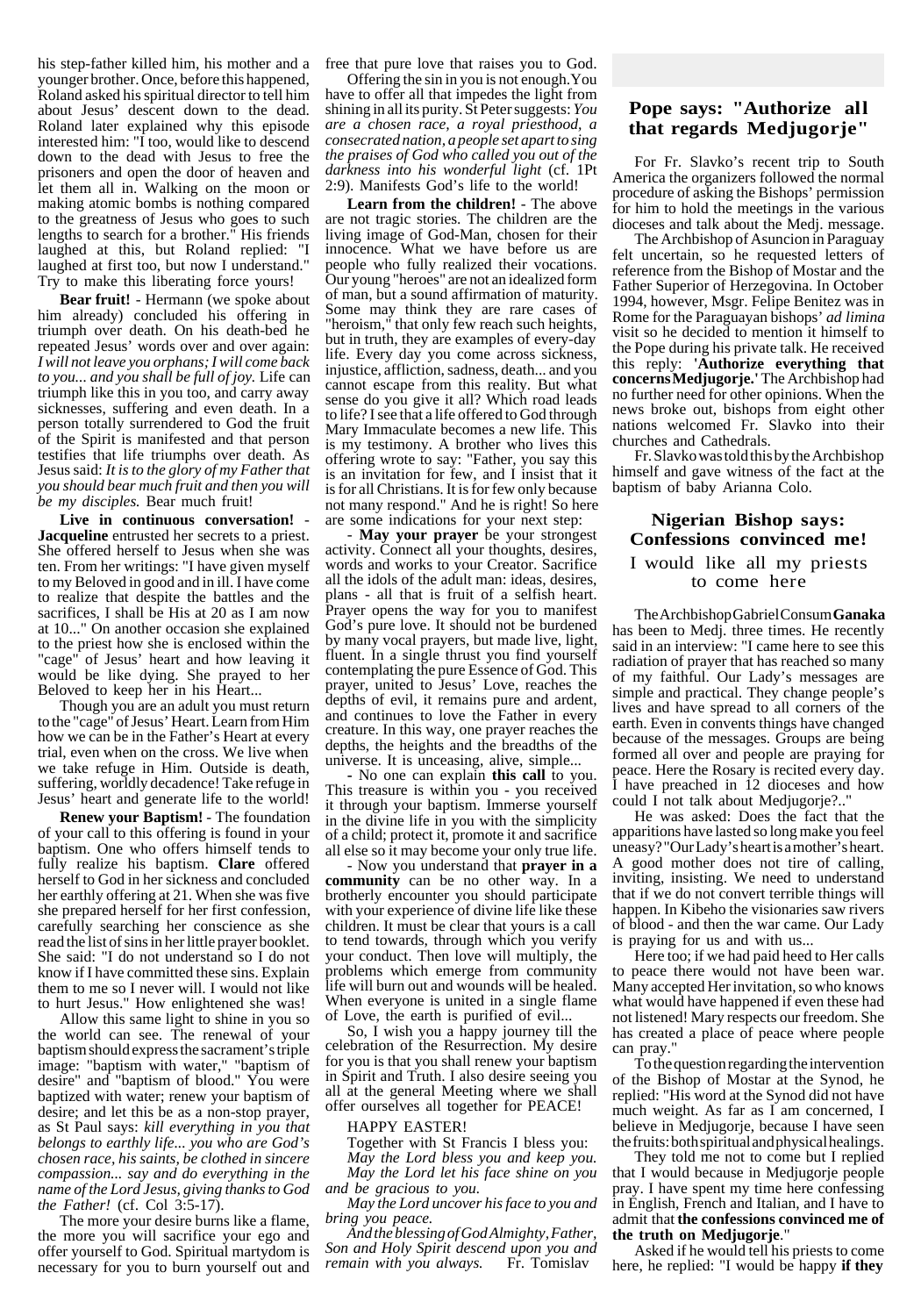**all came** for a direct experience, but the voyage is too costly. I do not allow for prejudice, neither for myself or others. It would mean judging before seeing."

Would you like to give a message as a Bishop? "To those who have not been here I would like to tell them to come and see for themselves. Don't let others persuade you to become prejudiced about it. Come and see for yourselves. I am so grateful to have been here. I will testify in favour of Mediugorie."

(From *Glas Mira*, Nov. 1994)

*How pleasant to find such simplicity of heart, without Pharisaical prejudism! It takes a heart like this to recognize the truth! A Bishop had to come from Africa to tell us the truth, while those who have been called to discern, who should be able to recognize the fruits of a* good tree*, are keeping God's people away.*

### **Argentinian Bishop notes spirit of conversion**

On his recent trip to Medjugorje, **Bishop Rubeirom** of **Monteo** said: "When I read Our Lady's messages I had the impression that this must have been her typical way of speaking. I felt the urge to come here after seeing the conversion of two of my cousins - one was a Communist, the other a Fascist. I wanted to see what was happening here with my own eyes. In my opinion, Our Lady's messages in Medj. are a continuation of those in Rue du Bac, Lourdes and Fatima.

Mary wants the conversion of hearts. Here in this place I find there is a profound spirit of conversion and prayer. By living these messages one finds the Lord's peace, and the change in hearts mitigates the divine justice. The world is chaotic, but here, people find hope in the supernatural, because human solutions are not sufficient."

### **News from the Blessed Land**

**\* Fr. Petar Ljubicic**, after 10 years in Medj., has been transferred to the Croatian mission in Zurich. Besides his work for the parish he lovingly dedicated himself to helping the pilgrims without means, especially those from central Europe who lived under the Communist regime. Our thanks goes to him. May God bless him and may the Queen of Peace always intercede for him.

**\* The 170 brothers** who suffered martydom in 1945 were remembered by the Franciscans of Medjugorje of Herzegovina in their celebrations from 7-14 Feb.

**\* Spiritual exercises** have been organized for moments of prayer, fasting and silence during the **Lenten period** in the *Domus Pacis* house in Medj. Four different meetings will be conducted by Fr. Slavko: 12-18 March, 19-25 March, 26 March-1 April, 9- 15 April 1995.

**\* Tragic situation** in Banja Luka where Croatian Catholics have been sent away from their homes for "ethnic cleansing" operations. 370 Croatians have been killed, 140,000 have escaped, 1 priest is dead, 1 is missing and 1 died after release from a Serbian concentration camp. Given the disastrous situation, Bishop Franjo Komarica has transformed the diocesan house into a relief centre. Food is scarce, there is very little gas or electricity available and medicinals are extremely difficult to find. The factories are

closed. People turn to the Bishop for help, he makes request for aid through the Zagreb depot.

**\* Ivan's prayer group** meets twice a week. At times Our Lady gives a message for the group through Ivan. The message of the 25th of the month is given by the Virgin to Marija Pavlovic-Lunetti.

**\*** The intention of the **film entitled GOSPA**, directed by Sedlar Jakov, is to show that the coming of the Queen of Peace initiates the final battle of the Woman dressed in the sun (Rev.) against evil. The film tells of the beginning of the apparitions and the inner drama of Fr. Zovko, the visionaries and the population. It will be shown in the Radio Music Hall of New York on the 10th April and then in 450 cinemas around the States. Proceeds will go to the needy of Croatia.

**\*** The **Polish TV** was also in Medj. from 9-16 January for the filming of a documentary.

**\*** Troops of **UN soldiers** continue making their way to Medjugorje on pilgrimage. The last one was on  $1\overline{9}$  Jan. when  $50$  Argentinian soldiers participated in Mass and climbed Podbrdo.

**Work on the parish church** began at the end of January. The electric plant and the lighting system need re-doing and work on the façade and the bell tower will be completed. Apologies for any disturbance caused.

**\*** *Seminar of Spirituality from 2-6 April in Tucepi, near Makarska, on Adriatic coast. Themes: theology of apparitions, participants' roles in Medj. events, Medugorje today. Simultaneous translations available in main languages. Hotel to be paid when there, in convertible currency. Upon request we will provide transfer from and to airport of Split. Reservations open till 20 March. Phone/fax: 385-21-361354 (Fr. Leonard, Split)*

**\* Records Office** of the Shrine of the Queen of Peace and Information Centre please send all publications that speak of Medj. to the following address: Information Centre, Fr. Miljenko Stojic, 88266<br>Medugorje, Bosnia-Herzegovina, Via Bosnia-Herzegovina, Croatia; or by hand via the pilgrims.

(From the Press Bulletin of Medj., ph/fax 387-88-642709) \* \*

In **Sr. Emmanuel's** report of her trip to various European countries in January she says to have been struck by the amount of interest shown by the thousands of people who attended the meetings. People are more open to Our Lady's messages than what others think. For example, in one parish many returned to confession after having attended a meeting, which astonished the priest. Three days after Our Lady said: *Dear children, I invite you to go to confession*.

**\* Fr. Jozo** is no longer the guardian of the Siroki Brijeg monastary. He has been substituted by Fr. Svetozar. Fr. Jozo will thus be freer to travel and testify. After a tour in Italy he will go to France and Slovakia.

**\* Fr. Slavko** has returned from his great tour of Central and South America. People turned up by the thousands to listen to him. Fr. Slavko received the Pope's blessings last October for this voyage. He plans to go to Africa in the near future,possibly with Vicka.

(Sr. Emmanuel's news is available on an answering machine. US readers interested call 219-287.5683. Updated twice monthly.)  $*$ 

**\* Torturer forgiven** - Two Croatian soldiers were taking a coffee in a bar in Medj. when a stranger entered. One of the soldiers recognized him as being his torturer in the Serbian concentration camp of Manjaca, yet he went up to him and greeted him cordially.

In the conversation that followed the Serbian opened his heart and told how he managed to escape from that hell... then he asked to be forgiven - and he was.

When the other soldier learnt who the stranger was he burst out: "But why didn't you kill him?" to which his friend replied: "I intend following the way of Christ's Gospel, not that of Satan!" (Fr. Jerko Penava)

**\* The baptism of Arianna Maria**, daughter of Jakov and Annalisa, was celebrated by Fr. Slavko in the cathedral of Asola (Mantua) Sunday 12 February. On the day before there was a prayer meeting (it was the day of Our Lady of Lourdes) which was attended by many. It began early afternoon, and at 5.00 pm the Medj. evening programme began which concluded at 8.00 pm.

## **Two Vocations in Medjugorje**

Two young north Americans recently revisited Medjugorje and told their stories.

"**My name is Rick**. I came here in 1989, urged by an inner call that wasn't even very precise. I was 23 at the time and had no idea what would happen, but in that week I received the exceptional gift of discovering the unconditional love that Jesus and Mary have for each of us.

Each time the Eucharist was celebrated the faithful crowded into the church, and the queues for the confessionals were much longer than I could ever have imagined. I witnessed tears of joy and I understood the power of prayer; in fact all my prayers were answered. Back home I felt the need to pray more and I was aware that the Lord was calling me to the order of St Francis.

I have been studying theology for 5 years now and in a few more years I shall be a priest. Prayer has remained the most important part of my day. God guides me with his love so tender and infinite...

"**I'm John**. I was a Protestant. When I was studying Church history in the Episcopalian Church I discovered the truth is in the Catholic Church. I came to Medjugorje in 1991 on an aid delivery voyage. There were another two members of this Church with me who have since become Catholics too. I felt at home in Medjugorje and I prayed to God to help me understand what He wanted of me. I told Him I was ready for anything, even become a priest. Peace filled my heart.

I thought of becoming a priest in the Episcopalian Church, though, and forming a family, but two priests from my Church helped me to discover the Catholic tradition. They were Marian priests and one of them had been to Medjugorje. They also entered the Catholic Church later on.

After one year's study I took the big step and became a Catholic. I have decided to enter the missionary community of Our Lady of the Holy Trinity.

Medjugorje helped me discover my vocation.

(From the Press Bulletin)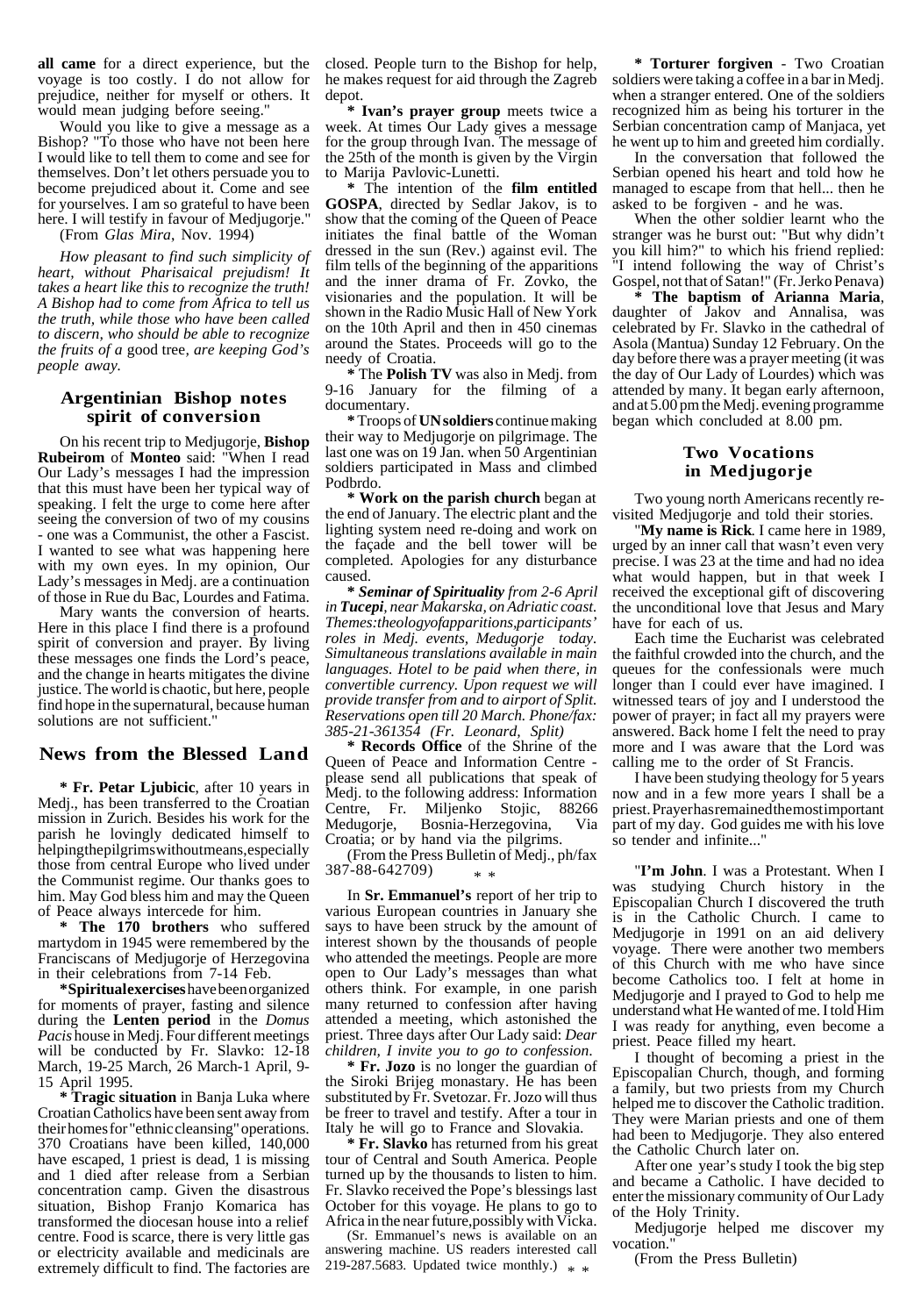## **Retreat for victim souls and their priests**

If it is true that *we have believed and known the love that God has for us*, and that Jesus' love touched us in our sins and our suffering inflicted by others, then let us surrender ourselves to this crucified love and to His power of salvation. Mary is looking for souls willing to offer themselves entirely to Jesus for the sake of mankind. Just as *He gave his life for us, we too must give our lives for our brothers*. Even though no great love is without sorrow, joy and peace will accompany us in the certainty that not one moment of our existence and our suffering will be lost, and thus we will serve the cause of Love.

Mary called us to this in Medjugorje. Many souls, whether they were aware of it or not, began working for Her. In particular, in 1987, a few souls united to form the **community** known as "Kraljice Mira" (Queen of Peace, we are all yours) which is now well under way and growing after a tough novitiate. There are now about 50 fraternities of victim souls in various parts of Italy and abroad.

Those in charge of these fraternities met in **Loreto** for a spiritual retreat at the end of January. Fr. Antonio Carapellese guided the participants in the encounter with God and on the meditation of the biblical foundations of a total offering to God so as to become living eucharists.

A meeting was also organized for the priests that follow these fraternities from 13- 17 February. This was guided by Fr. Tomislav Vlasic who with extreme simplicity highlighted the ministry of priesthood in its continuation of Jesus' offering to the Father for the sake of mankind.

Fervent prayers were offered by the members of the community so the success of this retreat would be complete.

## *"Christianity is a mystery of simplicity"* (St Justine) *Why I entered a community in Medjugorje*

I came to know of the Kraljice Mira Community two years ago and after much reflection I decided to join it.

Why did I choose this Community? Why did I leave the comfort and security of my family, a promising career and economical well-being? Many ask themselves these questions when placed before the choice of a life of contemplation and evangelical poverty.

Many think that people choose a life of contemplation to escape from reality. This is not true. Choosing God in an unconditioned way means being stripped of everything that makes up your ego. It means leaving aside one's human logic to enter into God's simplicity.

For me **God's simplicity is the only way**, it is the way that leads to heaven. Simplicity is the mother of all virtues. Life is simple when we accept God's love which is present in every person and every thing and when we respond only with love.

Community life is made up of simple gestures and words that lead each of us to be just what we are and to become what God would like us to become. In this atmosphere my soul now breathes and life runs along freely, despite the small and great sacrifices which always make up a human existence.

Far from the world  $\overline{I}$  now feel more useful to the world, like the water that runs deep in the earth's crust; it is fresh and cool, ready to quench the thirst of men - while the water that runs on the surface is often polluted. I now know that living in the heart of God means I can meet a multitude of people in the invisible temple of prayer. In God's Heart I can intercede for many sisters and brothers whom I do not know, but whom I love just as Jesus loves. Not even the smallest crumb of love is lost when we are united to God, because He uses each of us to save His children.

Living in the Community then, means following the poor, being poor, like Christ - but this doesn't mean just not possessing things. Above all, it is simplicity of heart, being empty of self and desiring only to joyfully give thanks and praise. It is the constant search of pure love so as to become Pure Love. In our poverty we offer ourselves in an uncalculating manner to become the bread of life that nourishes the entire world.

The area contained within a monastery is thus able to grow infinitely and reach out to all corners of the earth. There is no where on the earth that God cannot touch with His Love - to heal us, warm us and help us grow, so we can bear fruit and make water gush in barren lands.

I bless God day and night for having called me here. In Mary's Heart I offer myself totally as a humble instrument of peace, love and truth. God knows where my road leads to and I trust Him. We do not walk alone, for in the community we support each other with our prayers and love and fraternal assistance.

To those then who ask themselves the above questions, I can reply that I chose this new life out of Love - love of Jesus, so deep and total, which has accompanied me all the days of my life and made me desire being similar to Him, the Bridegroom of my soul. It is true that whoever loves, desires being similar to the loved one, sharing life with Him in the intimacy of His dwelling place.

The words of the Psalmist come to mind: *Goodness and kindness follow me all the days of my life; and I shall dwell in the house of the Lord for years to come* (Ps 23).  *Stefania*

# **Anglican Priest says: Come, see and try!**

Anglican priest, **Fr. Robert Llewelyn**, visited Medjugorje for the fourth time last summer. He was asked by a journalist: "What does Medjugorje represent for Catholics and Anglicans?" He replied: "Medj. is a place where God is found. The Holy Spirit pours out His gifts here into the hearts of men through the intercession of Mary. I would like to tell everyone: Come, see and try for yourselves. Many things belonging to your past that sadden you will cease. This is the condition needed for true peace."

Fr. Robert says he especially likes the evening programme in Medjugorje. He likes saying the Rosary and he even wrote a booklet about this prayer. He has informed his Bishop of it all and gave him blessed Rosary beads which the Bishop gracefully

accepted.

"How did you discover Medjugorje?" he was asked. "Through the Rosary," Fr. Robert replied. "I was there on vacation and I was fascinated by a family who always recited the Rosary." He himself began praying it and still does. "The Rosary is like a piano which produces wonderful sounds... It is significant that Mary revealed herself in Medjugorje on the day dedicated to John the Baptist. Like him, Mary says: *Do as He tells you*." (from *Nasa Ognista*)

## **Italy enthusiastic about Fr. Jozo**

Fr. Jozo continues to take the message of the Queen of Peace to the people. Gennaro from Noli (near Naples) tells of Fr. Jozo's meeting in that city. "...it was a triumph his and Mary's. He bravely testified, even before the doubting clergy, that he 'heard a voice; and one who hears and sees cannot remain silent.' His discourse revolved around the mandate he received from heaven: *Protect my children* (the visionaries). He did protect them and for that he was imprisoned!

On the 29th January he preached in the cathedral of Noli. I have never seen so many people! Both priests and faithful were struck by his enlightened way of speaking. He managed to "keep them nailed to the pews" for nearly 6 hours, and the more than 3,000 people did not tire.

Of the Rosary he said it was the motion in a man's heart that gets straight to God's heart. He stressed how so much evil and confusion makes its way into our homes through the television stars and gurus that we invite into our homes each time we turn the TV on.

His final invitation to "come to Medjugorje" was truly moving. We have accepted his invitation and are planning a pilgrimage to the Shrine for the 14th anniversary."

**A Belgian priest tells: Medj. transformed me** - I don't know how to thank you for your Echo which does so much good to me and around me. In 1992 we had a painting of the Queen of Peace done on one of the large windows in my church. The charisma that I received on Podbrdo is to live the messages rather than to talk about them. My ministry continues to grow, and your Echo is a precious support for us all...

Once a month we have a day of Adoration which is concluded with a special two-hour service. The Blessed Sacrament is exposed all day long and I make myself available for confession. Pilgrims know that here they can nourish the flame placed in their hearts by the divine grace.." (Abbé B. Cerato)

**By road to Medj.** - The road along the Adriatic coast is safe. The bus from Trieste (bus station is adjacent to train station) leaves regularly every evening at 6 pm and arrives in Medj. at 8 am. Return fare Lit.128,500. For reservations ring Italy: 040-425001

**By sea to Medj**. - From Ancona, Italy to Split. Departures from Ancona: Mondays and Wednesdays 9 pm, Fridays 8 pm. Arrival in Split 7 am. Departure from Split: Sundays 9.30 pm, Tuesdays and Thursdays 9 pm. For reservations ring Italy 071-202033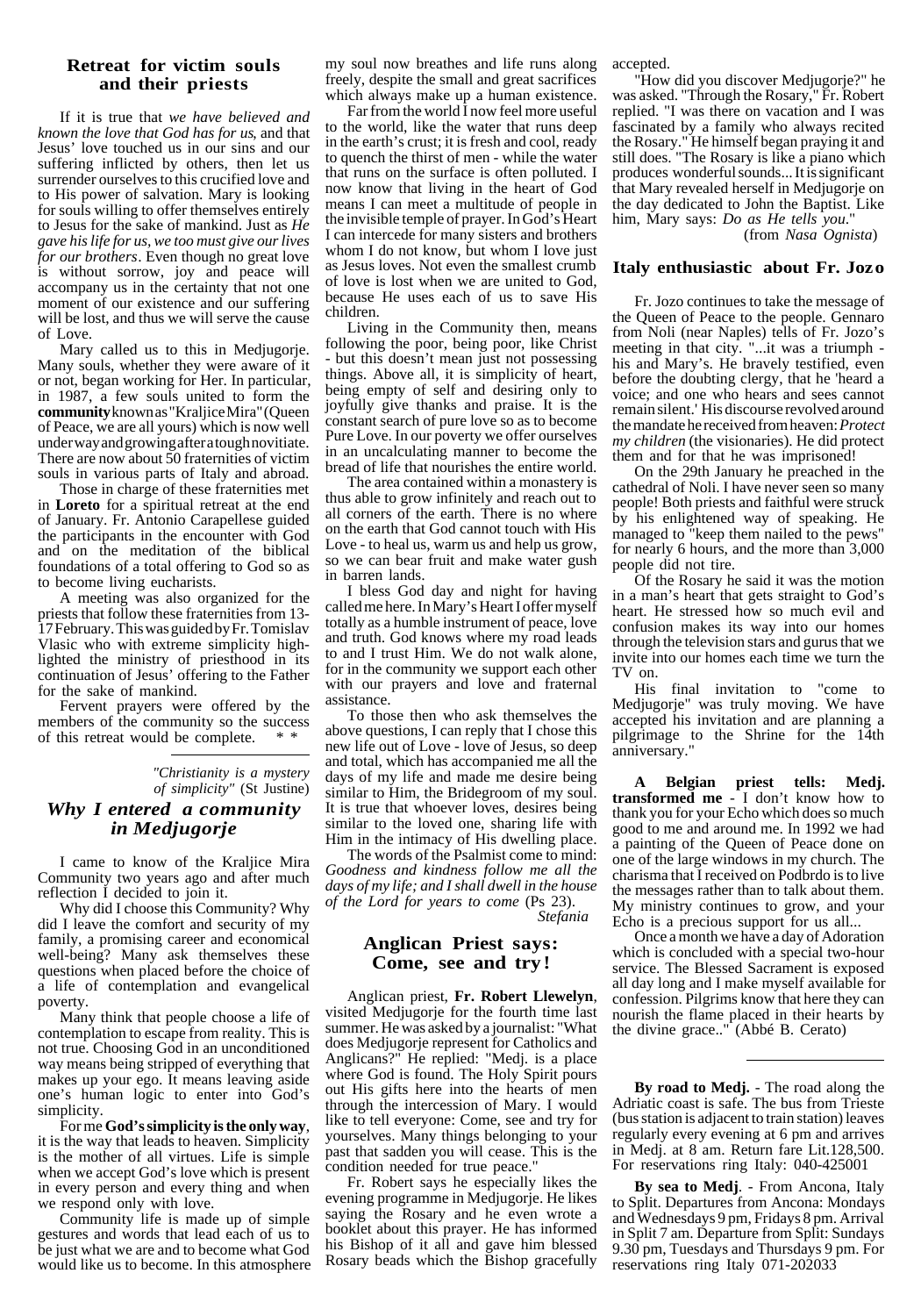# **Limiting oneself to moralism and not being witness to living God, and not living for eternal life**

*Jesus teaches us to be* self-restrained and to live good and religious lives here in this world while waiting in hope for the blessing and the coming of our Lord Jesus Christ (cf. Tt 2:12-14). *Without this eschatological dimension the Gospel is void. Sadly, many Christians have succumbed to the influence of modern-day thought, so pragmatic and efficient, and this is why they no longer openly talk about and live in the expentancy of eternal life.*

*Moralism is religion reduced to moral practice, in an effort to improve oneself and one's social condition since the person who practises it no longer asks the essential "why?" of our existence. But Jesus came to tell us that we are destined for eternal life, and this changes life's finality and thus the way we live.*

**Card. Ratzinger** spoke about this in his usual clear tones during a recent ecumenical meeting.

"The main problem of our times comes from the **absence** of God and thus the absence of the **prime duty of every Christian to bear witness to the living God**. It is my opinion that before we carry out any moral practices and duties, we must bear witness to the core of our faith, clearly and boldly. We must make the living God be present in our faith, in our hope and in our love.

If our times are marked by a problem regarding morality - by a moral recomposition in society - then it is the result of the lack of God in our thoughts and in our lives. To be more precise, it is the result of the **lack of faith in eternal life,** which is life with God. I am convinced that deism today (i.e. the idea that God may exist but does not take part in our lives) is present not only in the so-called secular world, but also - and in a dangerous measure - within the Church and in our lives as Christians.

We have no longer dared to talk about eternal life and about judgement. For us God has become a distant God, an abstract God. We no longer have the courage to believe that this creature - man - is so important to God, that God cares and worries about us and with us. We think that all the things we do are our things and that God, if he exists, couldn't care much about it all. Therefore, **we have decided to build life on our own** and rebuild the world and we don't really count too much on the existence of God or on the reality of judgement and eternal life.

Everything changes when we live without taking eternal life into consideration, because the human being loses its great honour and dignity. Everything then becomes so easy to manipulate. This creature made in the likeness of God loses its dignity, thus moral decomposition is inevitable. Man spends his time searching for his self in this brief existence and so it becomes necessary to invent the best way possible to build one's own life, and life in general, in the world.

So, if we Christians wish to contribute to the human life and to the humanization of life in this world, our fundamental duty

is to **make present** - as tangible as possible - **the reality of the living God,** of a God who knows us and loves us, who watches over us constantly, of a God who recognizes our responsiblities and who waits for our reply, i.e. our responsive love which is realized and made tangible through our every-day living.

It seems to me that the greatest danger of the Church - of Christians - is that of taking refuge in a certain moralism so as to be accepted and better understood by the secular world, but which makes us depart from the essential. This moralism can often have truly valid and good intentions, but if it becomes pure moralism not animated by the faith in the living God, then in the end it is powerless and cannot really change the human life.

I think, therefore, that this **priority for bearing witness to the living God** is the most urgent of the imperatives for Christians and I think it is also the imperative that unites us, because all Christians are united in the faith of this God who revealed Himself, who became flesh in the person of Jesus Christ.

Making this test imony essential for today's world (both Christian and non) does unite us even though we may not immediately understand the ecclesiastic and ecumenical part, but do understand our need to bear witness to God. And I think the rest follows naturally. If we live under God's caring eyes and if God is the number one priority in our lives and in our thoughts and our witness, then the rest just follows. That is, man's work for peace, his fellow men, the protection of the weak, for justice and love, follows naturally." \* \*

# **MEDJUGORJE IS A SIGN because powers handed down by Jesus are exercised there**

*We will truly enter into the mystery and the work of Jesus' disciples when we understand that He has given also to us, i.e. the Church, the power to drive away the demons and to heal the sick. This is the basic power that Jesus gave to the apostles right from when he sent them to preach the good news. Read Matthew 10:1, Mark 3:15 and Luke 9:1.*

Why have so many people, from all over the world, gone to Medjugorje, and continue going there, despite the war? Why do people talk about the many conversions, healings and liberations from the devil? I believe that Medjugorje is a sign, and a legitimate sign, of the ecclesial authority since it has received recognition as a place of worship where the pilgrims have the right to find that religious assistance they desire (preaching, Confession, Mass...) and which must be given in their own language.

The Pope insists on the necessity of the "new evangelization" (and for Italy he proposed that special prayer which lasted nine months). Among the many causes of the frightening fall in faith and morality that we are going through, I would add also the gap that has formed between priests and the faithful. I live in Rome where priests can be numbered by the thousands, yet if a person has doubts about his faith or has special problems, he has difficulty in finding someone ready to listen to him.

Another cause: **the services are stale**;

they are not animated, there is lack of participation. Yet we have before us as models ecclesial groups which people flock to even though the Masses last two hours or more, and in many cases prayers of healing and liberation are pronounced after the Mass as well.

We have forgotten what the Gospel stresses often: that the people flocked to Jesus to listen to his word and to be healed of their ailments. We have forgotten **the powers** that Jesus gave to the Apostles, then to the disciples and in the end to all those who believe in Him.

Medjugorje is a sign because apart from the apostolate of preaching, the ministries of comfort, healing and liberation are also practised there. I would like it to be like this in all parishes - then the people would come, and all the sorcerers and similar swindlers that the world swarms with would be out of work.

**First thing is to listen -** Msgr. Gemma, the bishop of Isernia, said in a pastoral note (29 June  $\overline{1}$ 992) that he had instituted a group of liberation for a series of healing prayers, if possible, to be led by a priest. When the group repeats a series of prayers and certain symptoms emerge, it can decide to turn to an exorcist. He adds: "I believe it is part of a priest's ministry to listen to all with enormous patience. Everything must be subjected to the sound discernment of the pastors (let us remember that the bishop's letter regards the **prayer of liberation from the devil**), however, never, never, should a person who suffers - and perhaps without knowing it, is oppressed by the devil - be treated with superficiality, minimizing his/ her problems or, worse, refusing to pay attention. Jesus did not do that!"

Preaching, comfort, healing, liberation: this is found in Medj. It is not just the constant flow of pilgrims to Medj. that tells us it is a sign, but the large number of groups that have sprung up all over the world in the wake of its example.

### *Fr. Gabriel Amorth*

**Mary only repeats the word of God** Our Lady does not want to tell us anything new. She repeats the word of the Son, making it suited to our times, to the needs of today's world. Our Lady knows [how to read] the signs of the times! Thus, her messages have meaning for they receive it from the word of God, independent of the fact that one may or may not believe in Medj.

I've been to Medj. quite a few times and I've observed things with an expert eye. I believe that God's hand is present there. I don't give the same importance, though, to the first messages in Medjugorje as what I give to those that follow. As with Fatima, I give a different value to the first six apparitions in 1917 to what I give to the others that Sr. Lucia received and which she probably still receives every now and again.

The full value of the messages, however, is in the fact that they repeat the words of Christ, the words of the Bible. When Our Lady says: *I am with you*, it is in relation to Jesus' words: *Woman, here is your son! Here is your Mother!*

From that moment we took Her into our home! Our Lady is always with us! But here there is something extra: *... also today I rejoice because the Most High has granted me to be with you here...* Fr. G. Amorth